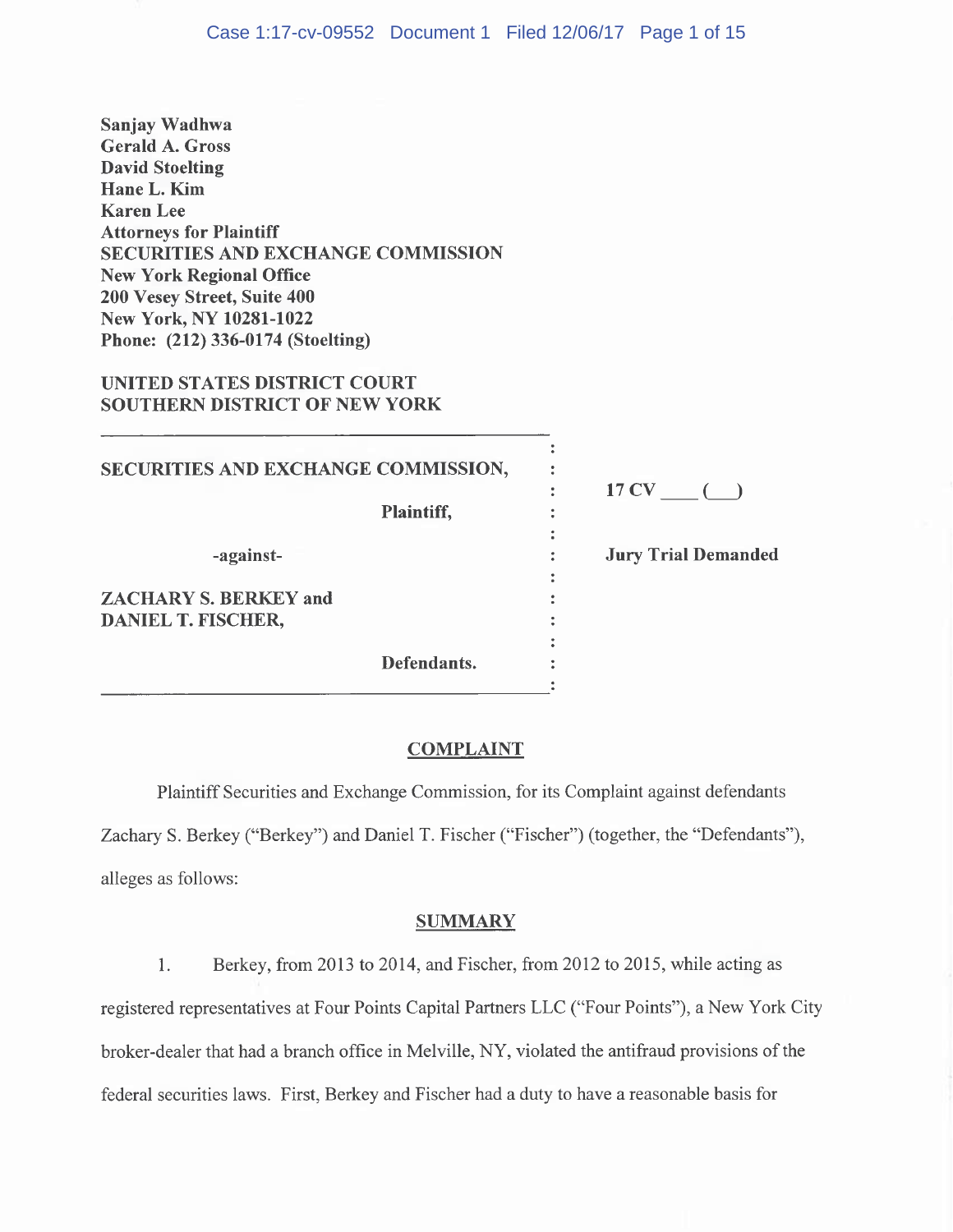#### Case 1:17-cv-09552 Document 1 Filed 12/06/17 Page 2 of 15

recommendations that they made to their customers. In violation of this duty, Fischer recommended to four customers, and Berkey recommended to six customers, a high cost, in-andout trading strategy without any reasonable basis to believe that these recommendations were suitable for anyone. The recommended trading strategy resulted in losses for the customers and ill-gotten gains for Berkey and Fischer. Berkey and Fischer knew or recklessly disregarded that their recommendations, for which they had no reasonable basis, were not suitable for anyone.

2. Second, Berkey's and Fischer's recommended trading strategy was unsuitable for certain of their customers in light of those customers' financial needs, investment objectives and circumstances. Third, Berkey and Fischer made material misrepresentations and omissions to customers. Fourth, Berkey and Fischer churned customer accounts. Finally, Fischer engaged in unauthorized trading.

3. As a result of these violations, Berkey and Fischer received approximately \$106,000 and \$175,000, respectively, in commissions. The ten customers experienced losses totaling \$573,867.

### **VIOLATIONS**

4. By virtue of the conduct alleged herein, the Defendants, directly or indirectly, singly or in concert, violated and are otherwise liable for violations of Section 17(a) of the Securities Act of 1933 ("Securities Act") [15 U.S.C. § 77q(a)], Section l0(b) of the Securities Exchange Act of 1934 ("Exchange Act") [15 U.S.C. § 78j(b)] and Rule lOb-5 thereunder [17 C.F.R. § 240.10b-5].

5. Unless the Defendants are permanently restrained and enjoined, they will again engage in the acts, practices, transactions, and courses of business set forth in this complaint and in acts, practices, transactions, and courses of business of similar type and object.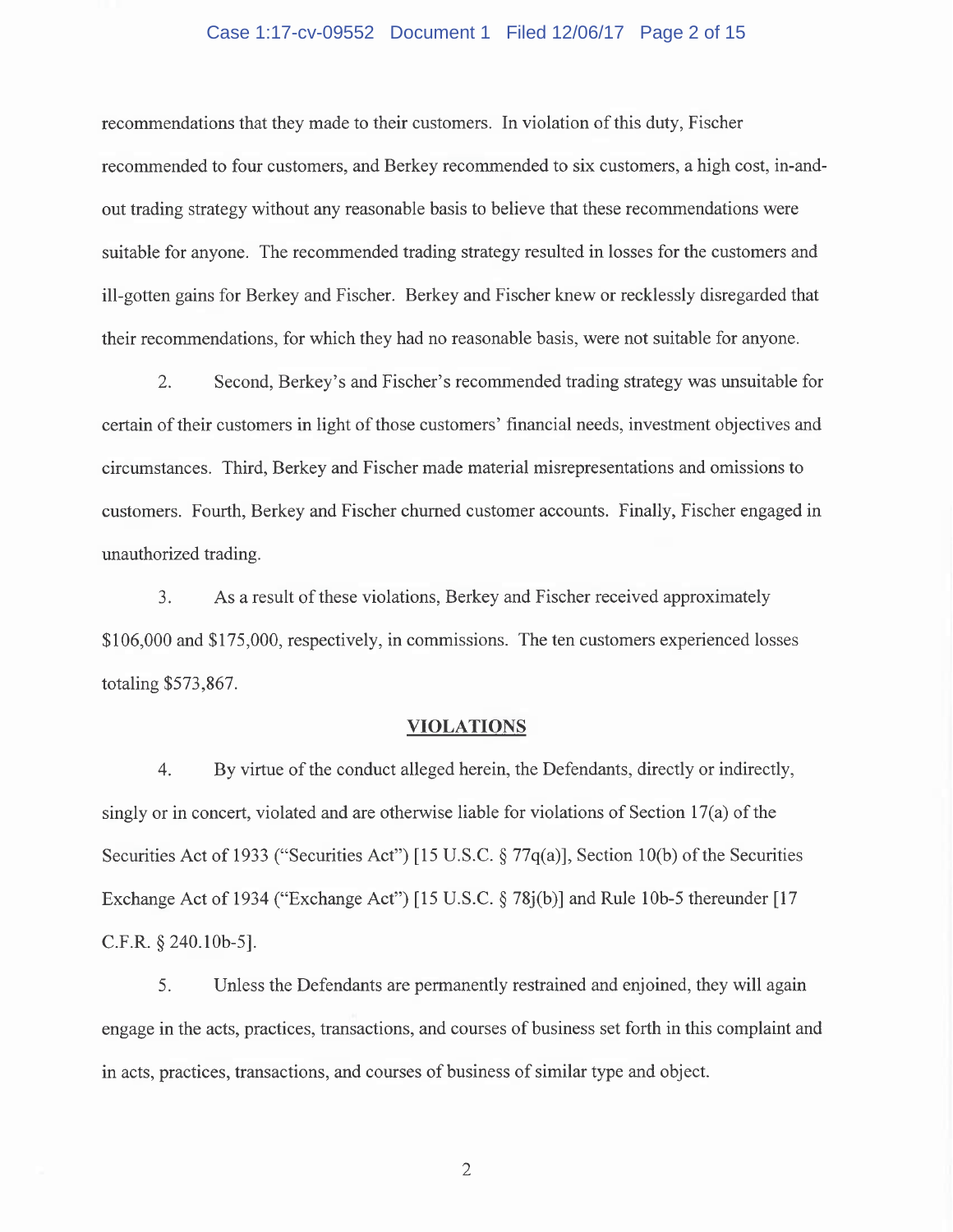#### **JURISDICTION AND VENUE**

6. The Commission brings this action pursuant to authority conferred by Section 20(b) of the Securities Act [15 U.S.C.  $\S 77t(b)$ ] and Section 21(d)(1) of the Exchange Act [15] U.S.C. § 78u(d)(l)], seeking a final judgment: **(1)** restraining and permanently enjoining each of the Defendants from engaging in the acts, practices and courses of business alleged against them herein; (b) ordering each of the Defendants to disgorge all ill-gotten gains and to pay prejudgment interest on those amounts; and (c) imposing civil money penalties on each of the Defendants pursuant to Section 20(d) of the Securities Act [15 U.S.C. § 77t(d)] and Section 21(d)(3) of the Exchange Act [15 U.S.C. § 78u(d)(3)].

7. This Court has jurisdiction over this action pursuant to 28 U.S.C. § 1331, Section 22(a) of the Securities Act [15 U.S.C.  $\S 77v(a)$ ], and Sections 21(d), 21(e), and 27 of the Exchange Act [15 U.S.C. §§ 78u(d), 78u(e), and 78aa]. The Defendants, either directly or indirectly, have made use of the means or instrumentalities of interstate commerce, of the mails, of the facilities of national securities exchanges, and/or the means or instruments of transportation or communication in interstate commerce in connection with the acts, practices, and courses of business alleged herein.

8. Venue lies in the Southern District of New York pursuant to 28 U.S.C.  $\S 1391(b)(2)$ , Section 22(a) of the Securities Act [15 U.S.C.  $\S 77v(a)$ ], and Section 27 of the Exchange Act [15 U.S.C. § 78aa]. Certain of the acts, practices, transactions, and courses of business alleged in this complaint occurred within the Southern District of New York, including the execution of trades on exchanges based in the Southern District of New York, and were effected, directly or indirectly, by making use of means or instrumentalities of transportation or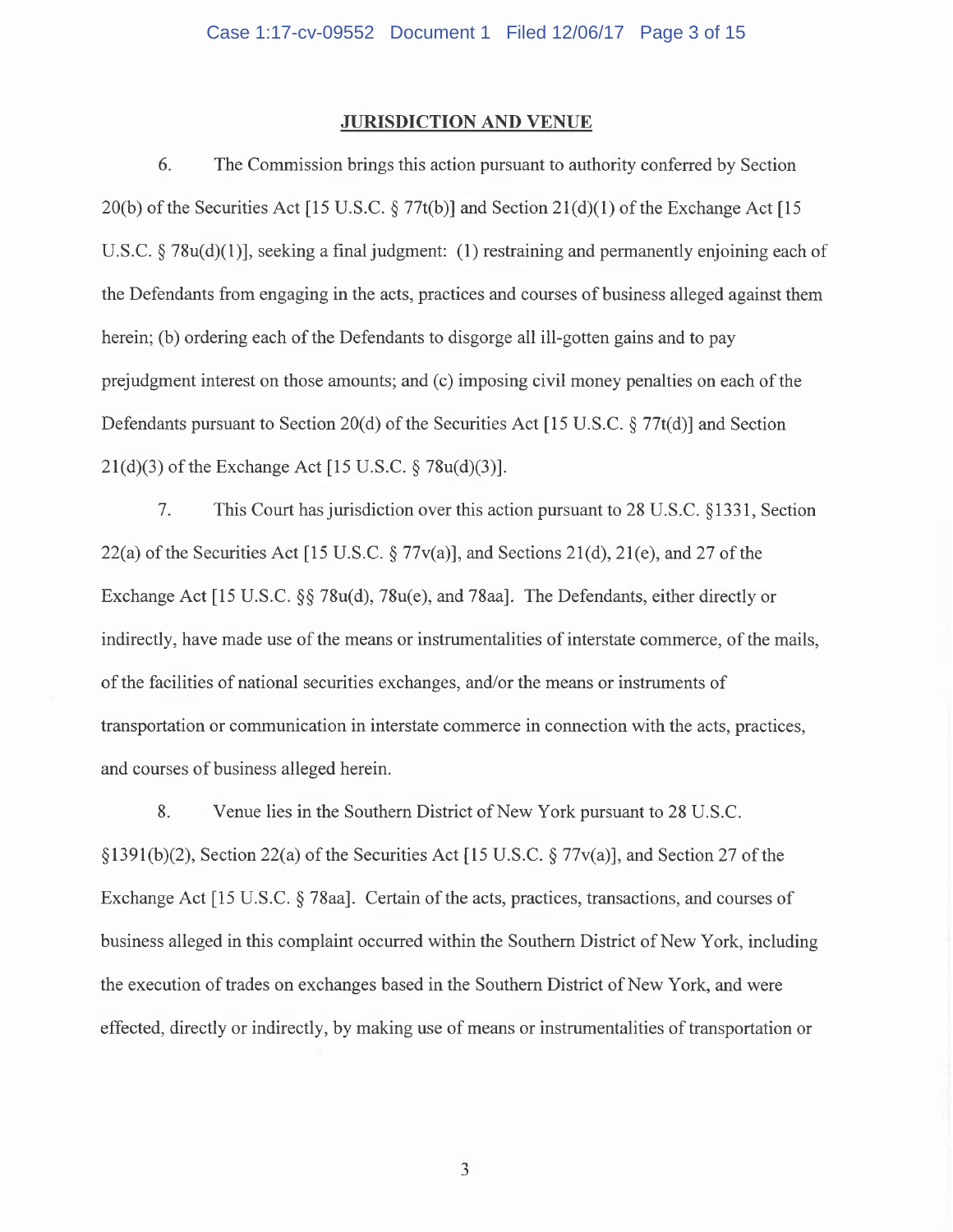#### Case 1:17-cv-09552 Document 1 Filed 12/06/17 Page 4 of 15

communication in interstate commerce, or the mails, or the facilities of a national securities exchange.

#### **DEFENDANTS**

9. **Berkey,** age 42, a resident of Centereach, NY, was a registered representative at Four Points from April 2013 through January 2015. Berkey has worked at five different firms during his eighteen years in the securities industry, and held Series 7, 24, and 63 licenses. In September 2016, Berkey consented to an Order by the Commissioner of Securities and Insurance, Office of the Montana State Auditor ("Montana CSI"), in which his securities license was revoked in Montana, thereby settling excessive trading and excessive commissions allegations.

10. **Fischer,** age 43, a resident of Greenwich, CT, was a registered representative at Four Points from November 2012 through July 2017. Fischer has worked at ten different firms during his twenty years in the securities industry, and holds Series 7, 24, 55, and 63 licenses. In July 2016, Fischer consented to the issuance of a Letter of Acceptance, Waiver and Consent ("A WC"), in which FINRA found that Fischer "exercised discretion in five customer accounts without written authorization." In the A WC, Fischer consented to paying a \$5,000 fine and to a 20-day suspension from associating with any FINRA member firm.

#### **RELATED ENTITY**

11. **Four Points,** a Texas limited liability company with its principal place of business in New York, NY, has been registered with the Commission as a broker-dealer since January 1998. In September 2016, Four Points and the Montana CSI entered into a Consent Agreement and Final Order in which the Montana CSI alleged, among other things, that Four Points failed to have adequate written supervisory policies and procedures in effect "to monitor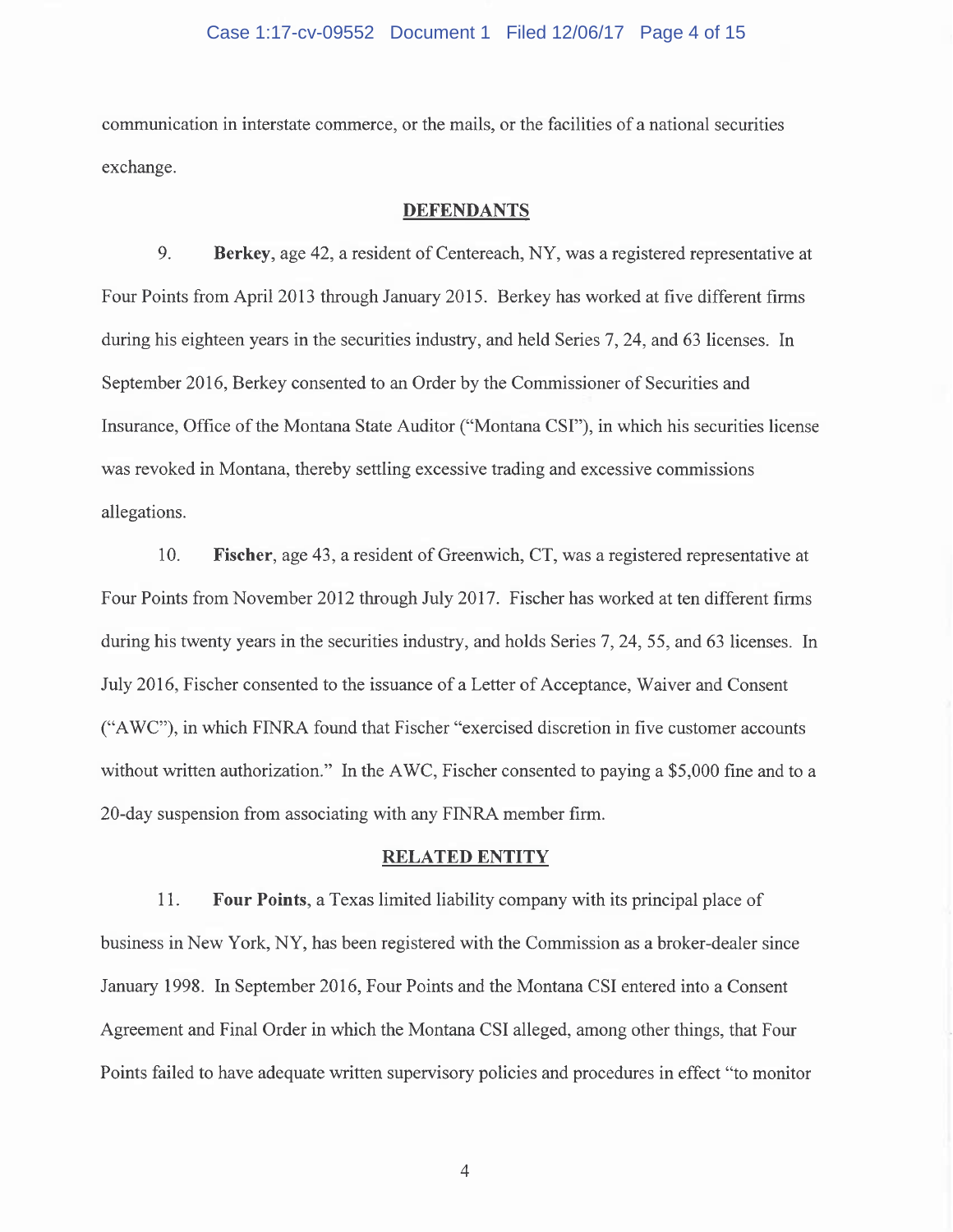#### Case 1:17-cv-09552 Document 1 Filed 12/06/17 Page 5 of 15

Berkey for alleged excessive trading." Four Points agreed to pay a \$5,000 fine and restitution of \$61,348.13, and to withdraw its Montana registration.

#### **FACTS**

## **Berkey and Fischer Made Recommendations With No Reasonable Basis**

12. Berkey and Fischer were required to have a reasonable basis to believe that their recommendations were suitable for at least some customers. This meant that they needed to do due diligence and have an understanding of the recommendations' risks and rewards, and potential consequences. Given that Berkey and Fischer recommended an in-and-out trading strategy, they had a duty to determine whether their recommendations, which imposed high costs on the customer, were suitable and in their customers' interests.

13. Berkey and Fischer were aware of this duty. For example, in December 2013, in connection with Four Points' Annual Compliance Meeting, Four Points provided to Berkey and Fischer a FINRA Regulatory Notice, which stated that registered representatives must "have a reasonable basis to believe that a recommended transaction or investment strategy involving a security or securities is suitable for [a] customer . . . . " The materials note that registered representatives must "perform reasonable diligence to understand the nature of the recommended security or investment strategy involving a security, as well as its potential risks and rewards, and [] determine whether the recommendation is suitable for at least some investors based on that understanding."

14. As Berkey and Fischer knew or were reckless in not knowing, the investment strategy that they recommended was almost certain to lose money and, despite their duty, they had no reasonable basis for the recommendations they made. In particular, Berkey and Fischer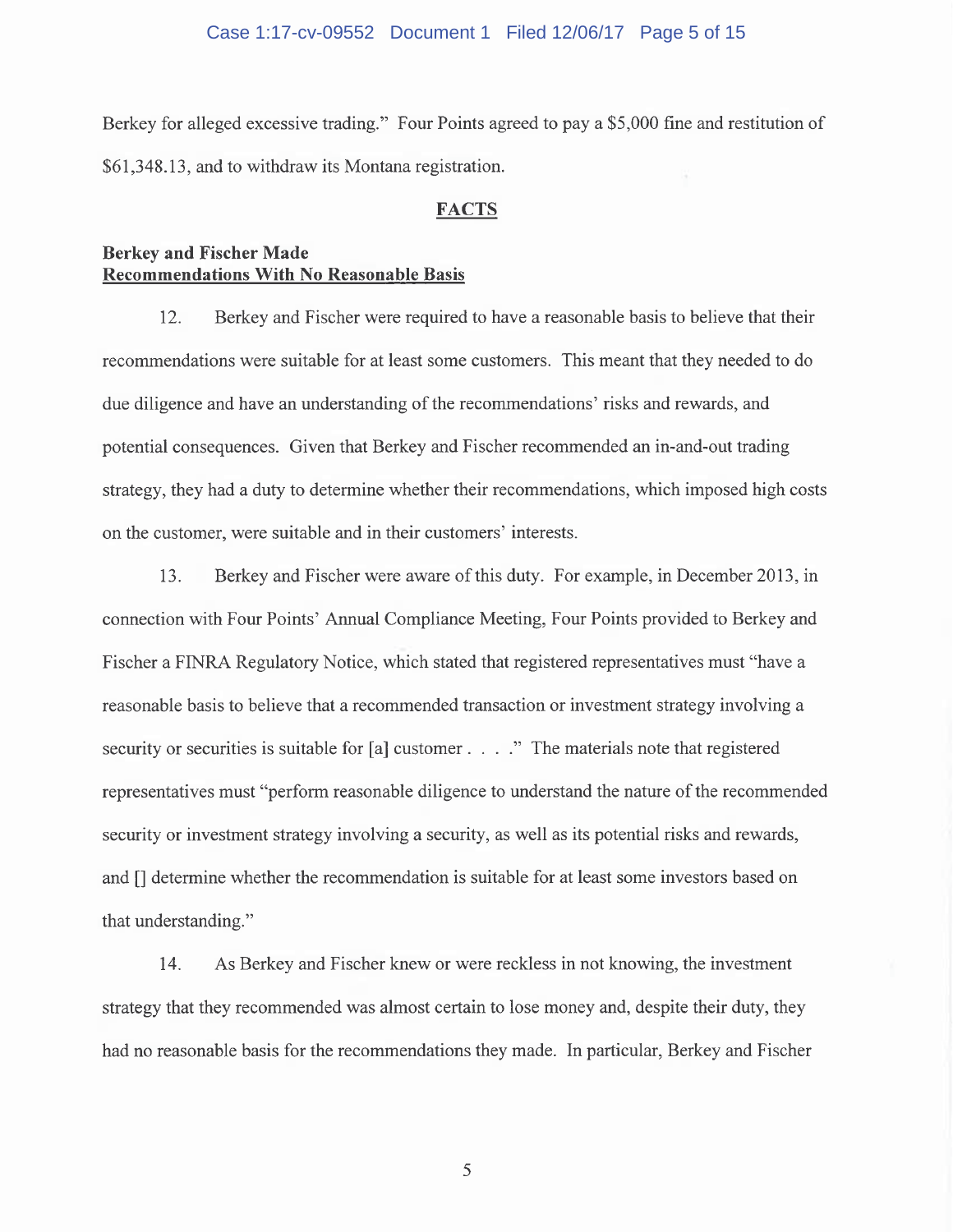#### Case 1:17-cv-09552 Document 1 Filed 12/06/17 Page 6 of 15

had no basis to believe that the in-and-out trading strategy they recommended, combined with the per-trade costs imposed on customers, would be suitable for anyone.

15. Berkey and Fischer unilaterally determined, on a trade-by-trade basis, the amount to charge the customer in commissions. Customers were also charged a per-trade "Fixed Transaction Commission" fee of \$75. Berkey and Fischer received the majority of the commissions as compensation.

16. All of the accounts managed by Berkey and Fischer were non-discretionary; as a result, they were required to seek and obtain customer authorization prior to each transaction.

17. Berkey and Fischer recommended all aspects of the trading, including the selection of issuers and the timing of purchases and sales, and the customers followed their recommendations. Since the customers incurred costs with every transaction, making a profit depended upon the price of the security increasing during the brief period the security was held in the customer accounts. The increase in price had to exceed the combined costs for even a minimal profit to be realized. The impact of the costs that arose from the excessive trading, however, all but doomed any possibility of even a minimal profit.

18. Berkey and Fischer knew, or were reckless in not knowing, that the in-and-out trading strategy was not in the best interests of their customers because the transaction costs exceeded any potential gains. In addition, Berkey and Fischer failed to disclose to customers that the costs of their trading strategy would almost certainly make even a minimal profit unlikely.

19. Attachment A lists the customer losses and other data regarding Berkey's seven accounts (for six customers) and Fischer's four accounts. On average, Berkey held each position for 30.6 days, and Fischer held each position 14.3 days.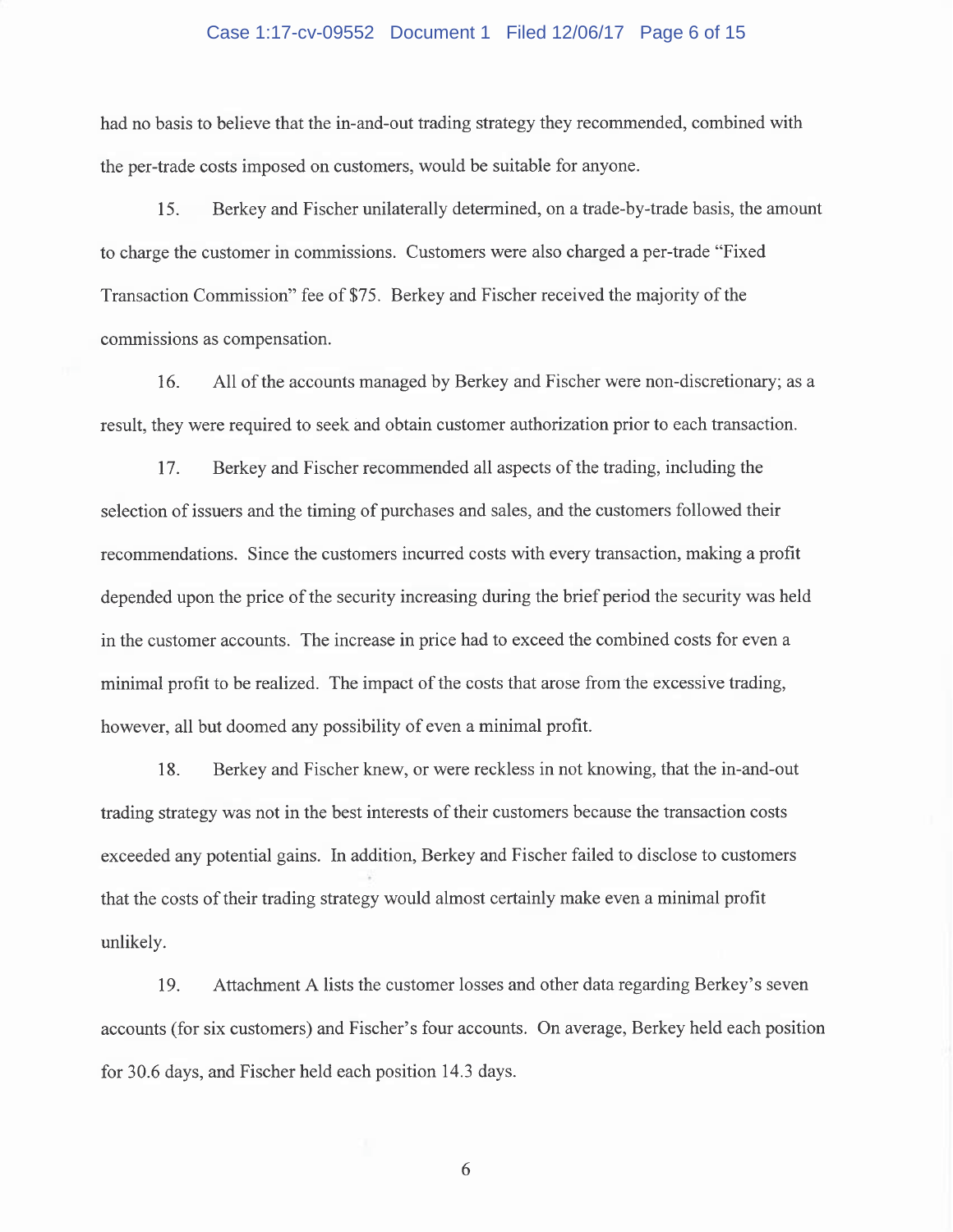#### Case 1:17-cv-09552 Document 1 Filed 12/06/17 Page 7 of 15

20. Berkey's six customers paid a total of \$288,792 in commissions and other costs, and Fischer's four customers paid a total of \$386,844 in commissions and other costs. For seven of the eleven accounts, the total costs the customers paid exceeded the average equity in their accounts.

21. The annualized turnover and cost-to-equity ratios for the eleven customer accounts were high. Turnover and cost-to-equity ratios are used to evaluate activity in brokerage accounts. Turnover is the number of times per year a customer's securities are replaced by new securities. The cost-to-equity ratio, also referred to as the break-even ratio, measures the amount an account has to appreciate annually just to cover commissions and other expenses. A turnover of 6, or a cost-to-equity ratio in excess of 20%, is considered to be indicative of excessive trading.

22. The average annualized cost-to-equity ratio was 58.19% for the Berkey accounts and 70.26% for the Fischer accounts. In other words, due to the costs imposed on the customers, the accounts handled by Berkey and Fischer had to increase in value an average of, respectively, 58.19% and 70.26%, on a yearly basis, before the customer would see a single dollar of profit.

23. Frequently, stocks were sold at a loss; nevertheless, Berkey and Fischer often charged commissions on losing trades as well as profitable trades. Since Berkey and Fischer set the commission, Berkey and Fischer had every incentive to keep buying and selling.

24. Attachment B illustrates the impact of the costs paid by the customers on the overall performance of these eleven accounts. Customer losses were significantly increased by the costs, and accounts that experienced a profit before costs generally ended up as unprofitable after costs.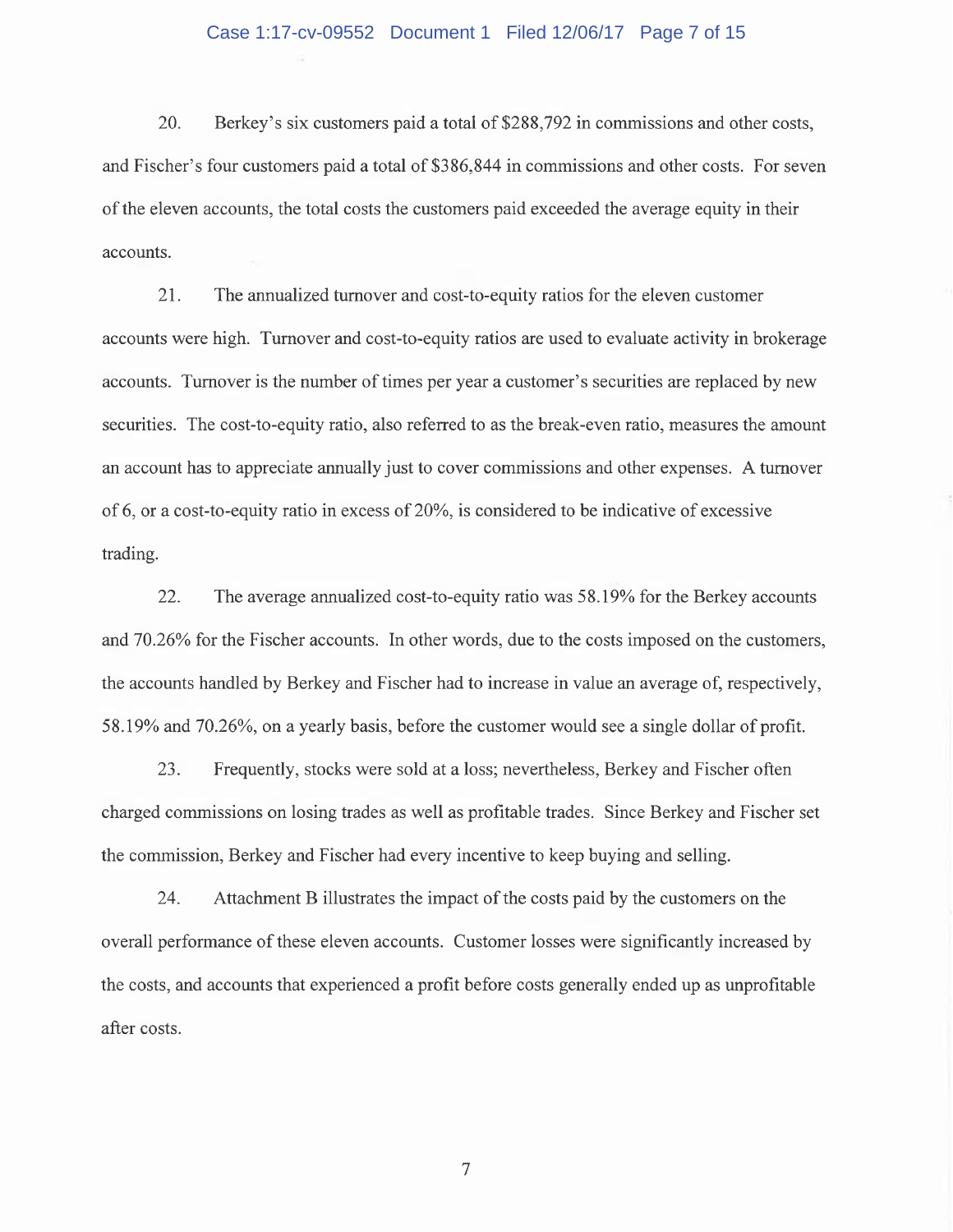### **Berkey and Fischer Made Customer-Specific Recommendations That Were Unsuitable**

25. Berkey and Fischer were required to make customer-specific suitability determinations. In other words, they had a duty to determine that their recommendations were suitable for their customers in light of their customers' financial needs, investment objectives, risk tolerance, and circumstances.

26. Berkey, as to Customers 1, 3, and 5, and Fischer, as to Customers 8 and 10, recommended a trading strategy that was not suitable for these customers, and was incompatible with each of these customers' financial needs, investment objectives, risk tolerance and circumstances. Each of these customers had conservative to moderate investment objectives and risk tolerances.

27. Berkey and Fischer had only limited discussions with these customers regarding the customer's financial condition and needs. The account opening documents sent to the customers, moreover, were uniformly pre-populated to show "Speculation" and/or "Aggressive" as the investment profile.

28. Berkey and Fischer knew or were reckless in not knowing that their recommendation of a high cost, in-and-out trading strategy was unsuitable for Customers **1,** 3, 5, 8, and 10.

## **Berkey and Fischer Made Material Misrepresentations and Omissions to Their Customers**

29. Berkey and Fischer concealed material information from their customers and made material misrepresentations.

30. The recommendations made by Berkey and Fischer to their customers to engage in a high cost, in-and-out trading strategy were misrepresentations. In making the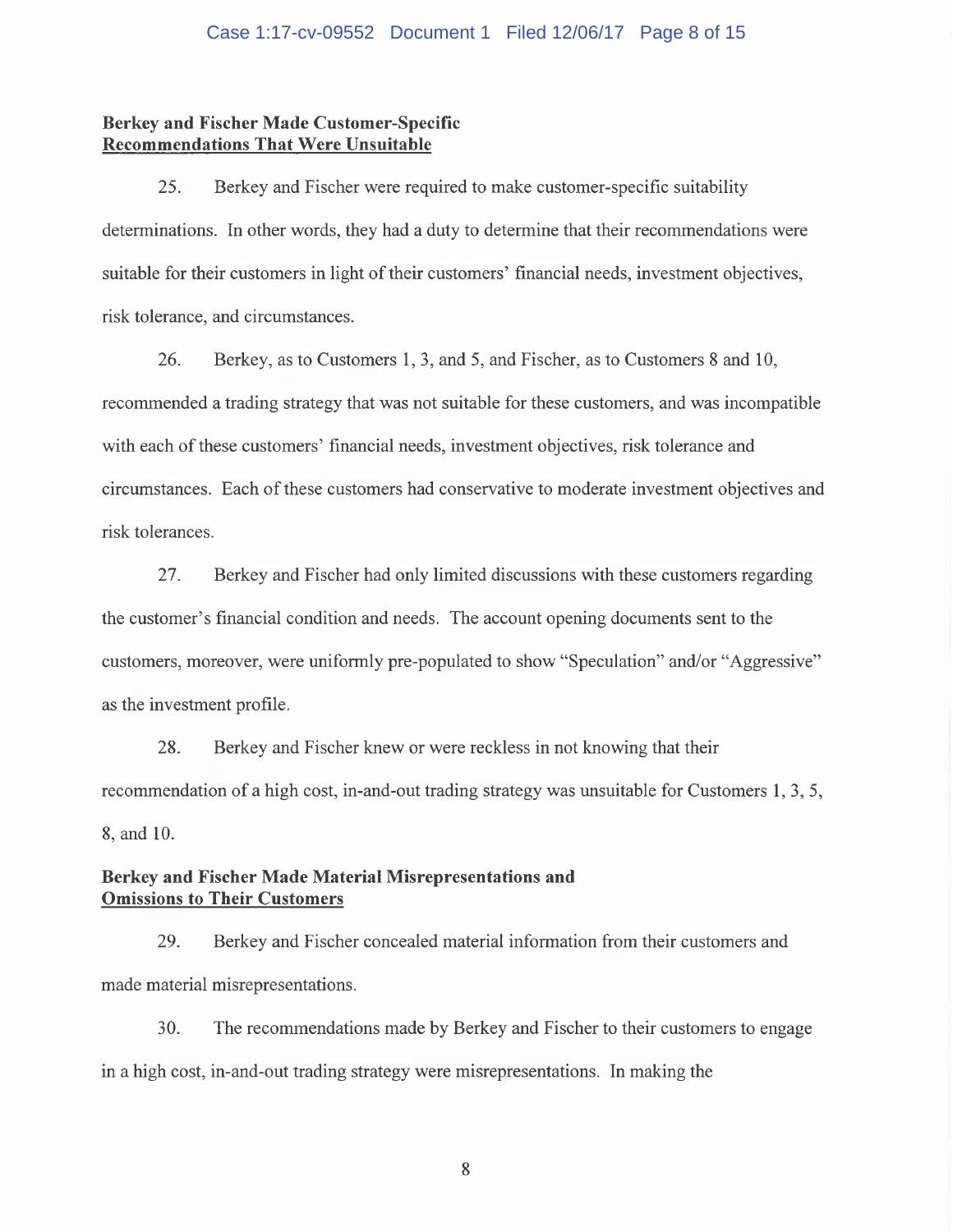#### Case 1:17-cv-09552 Document 1 Filed 12/06/17 Page 9 of 15

recommendations, Berkey and Fischer implicitly represented to each customer that they had a reasonable basis for that recommendation. Without a reasonable basis, the recommendation was a misrepresentation, and their failure to disclose their lack of a reasonable basis was a material omission.

31. In their initial phone calls with customers, Berkey and Fischer generally touted their ability to make money for customers. Berkey and Fischer did not tell customers that the transaction costs associated with their recommended strategy-in the form of commissions, Fixed Transaction Commissions, and margin interest—would almost certainly exceed any potential gains in the accounts.

32. When Berkey and Fischer spoke to customers, they discussed particular issuers or market conditions, and told customers that their recommended trades would be profitable for the customers. They misleadingly concealed from their customers, however, the most important factor that doomed any realistic possibility of making a profit: the negative impact of the frequency of the buys and sells, combined with the high per-trade costs, including the high commissions that Berkey and Fischer unilaterally imposed.

## **Berkey and Fischer Churned Customer Accounts**

33. Berkey churned the accounts of Customers **1,** 3, and 5, and Fischer churned the accounts of Customers 8 and 10, by engaging in excessive trading in disregard of their customers' trading objectives and risk tolerance for the purpose of generating commissions.

34. The trading in these accounts was excessive in light of the investment objectives and experiences, ages, and financial needs of Customers 1, 3, 5, 8, and 10.

35. Berkey exercised *de facto* control over the accounts of Customers **1,** 3, and 5, and Fischer exercised *de facto* control over the accounts of Customers 8 and 10. Customers 1, 3, 5,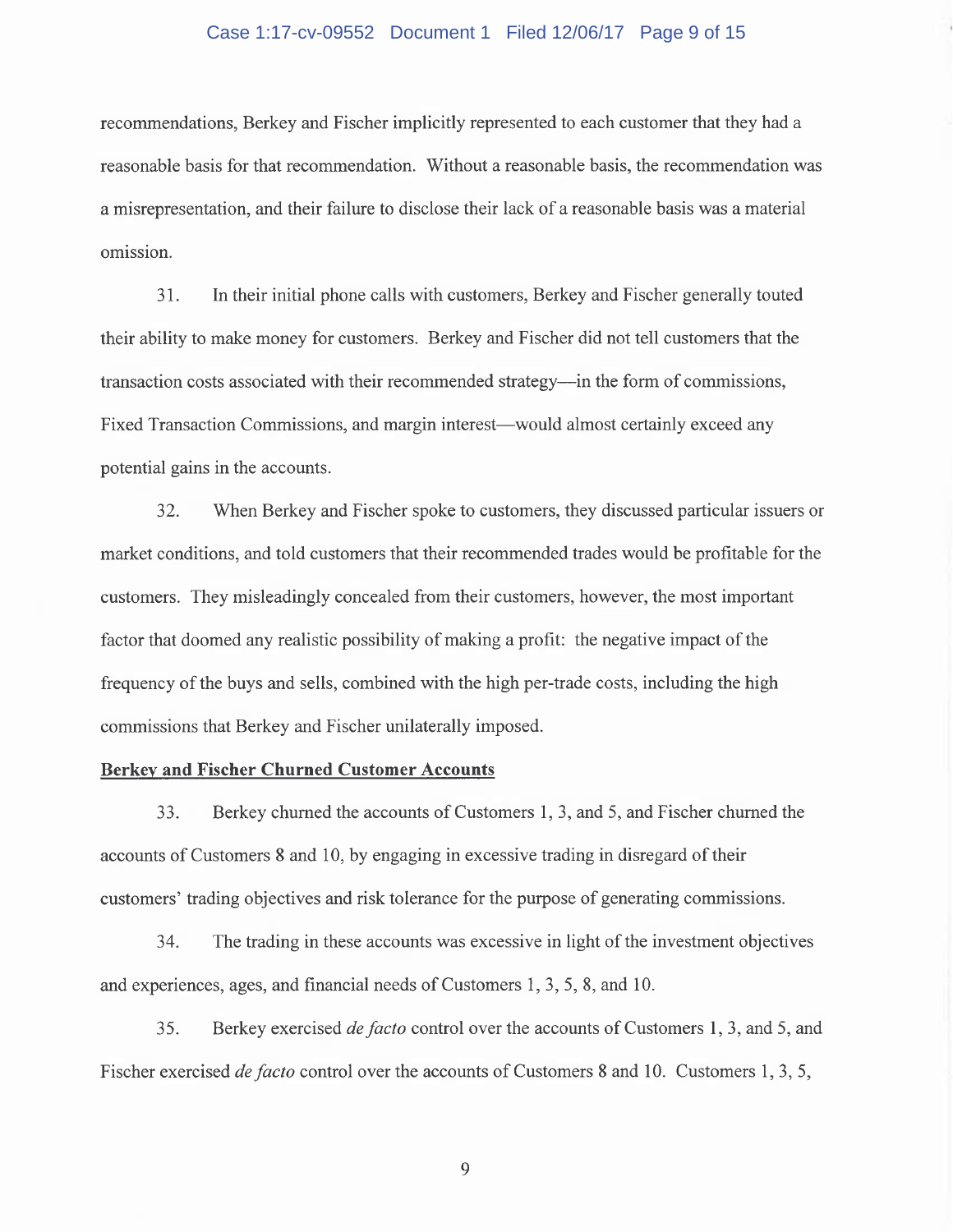#### Case 1:17-cv-09552 Document 1 Filed 12/06/17 Page 10 of 15

8, and 10 were unsophisticated and had insufficient financial acumen to be able to independently evaluate the broker's recommendations. Berkey and Fischer made all the investment decisions, including the timing of purchases and sales, and the selection of securities.

36. The churned customers of Berkey (1, 3, and 5) and Fischer (8 and 10) relied on Berkey and Fischer for investment recommendations, and Berkey and Fischer were responsible for the volume and frequency of the trading. Due to their lack of investment knowledge and expertise, the customers did not generally question or independently evaluate the broker's recommendations.

3 7. These customers, despite what was reflected on their pre-filled account documents, had low or moderate risk tolerance, and the trading in the accounts was excessive in light of these customers' investment objectives.

38. The turnover and cost-to-equity ratio numbers are extremely high and are indicative of excessive trading as seen in this chart:

| <b>Customer</b> | Representative | <b>Cost-to-Equity</b><br><b>Ratio</b> | <b>Annualized</b><br><b>Turnover</b> |  |
|-----------------|----------------|---------------------------------------|--------------------------------------|--|
|                 | Berkey         | 94.10%                                | 28.83                                |  |
| $\mathbf{R}$    | <b>Berkey</b>  | 30.25%                                | 13.74                                |  |
|                 | <b>Berkey</b>  | 77.19%                                | 26.05                                |  |
| 8               | Fischer        | 80.26%                                | 51.82                                |  |
| 10              | Fischer        | 53.92%                                | 46.70                                |  |

#### **Fischer Engaged in Unauthorized Trading**

39. Fischer never met his customers face to face and communications were almost entirely by telephone. Accordingly, a phone call between the customer and Fischer needed to occur before any trade, and phone records provide an indicator of whether a trade was authorized or not.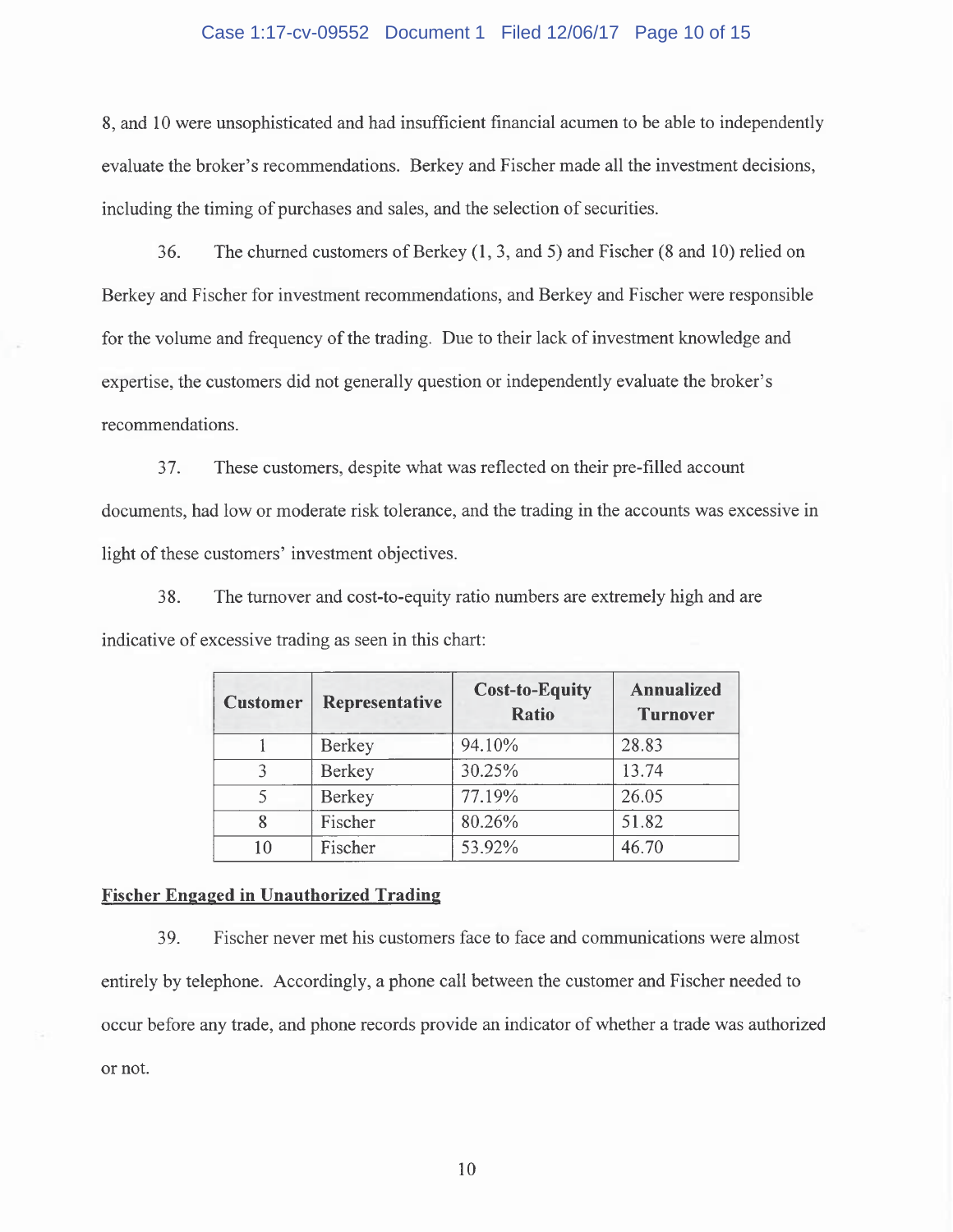#### Case 1:17-cv-09552 Document 1 Filed 12/06/17 Page 11 of 15

40. Phone and trading record analysis reveals that Fischer conducted unauthorized trades in the accounts of Customers 7, 8, 9, and 10.

## **FIRST CLAIM FOR RELIEF Violations of Section 17(a) of the Securities Act (Both Defendants)**

41. The Commission realleges and incorporates by reference herein each and every allegation contained in paragraphs **1** through 40, as if fully set forth herein.

42. The Defendants, directly or indirectly, singly or in concert, in the offer or sale of securities and by the use of the means or instruments of transportation or communication in interstate commerce or by use of the mails, have: (a) employed devices, schemes, or artifices to defraud; (b) obtained money or property by means of untrue statements of a material fact or omissions of a material fact necessary in order to make the statement made, in light of the circumstances under which they were made, not misleading; and/or ( c) engaged in transactions, practices, or courses of business which operated or would operate as a fraud or deceit upon purchasers of securities and upon other persons.

43. By reason of the foregoing, the Defendants, directly or indirectly, singly or in concert, have violated, and unless enjoined, will again violate Section 17(a) of the Securities Act  $[15 \text{ U.S.C. } \S 77q(a)].$ 

## **SECOND CLAIM FOR RELIEF Violation of Section lO(b) of the Exchange Act and Rule lOb-5 (Both Defendants)**

44. The Commission realleges and incorporates by reference herein each and every allegation contained in paragraphs 1 through 40, as if fully set forth herein.

45. The Defendants, directly or indirectly, singly or in concert, in connection with the purchase or sale of securities and by the use of the means or instrumentalities of interstate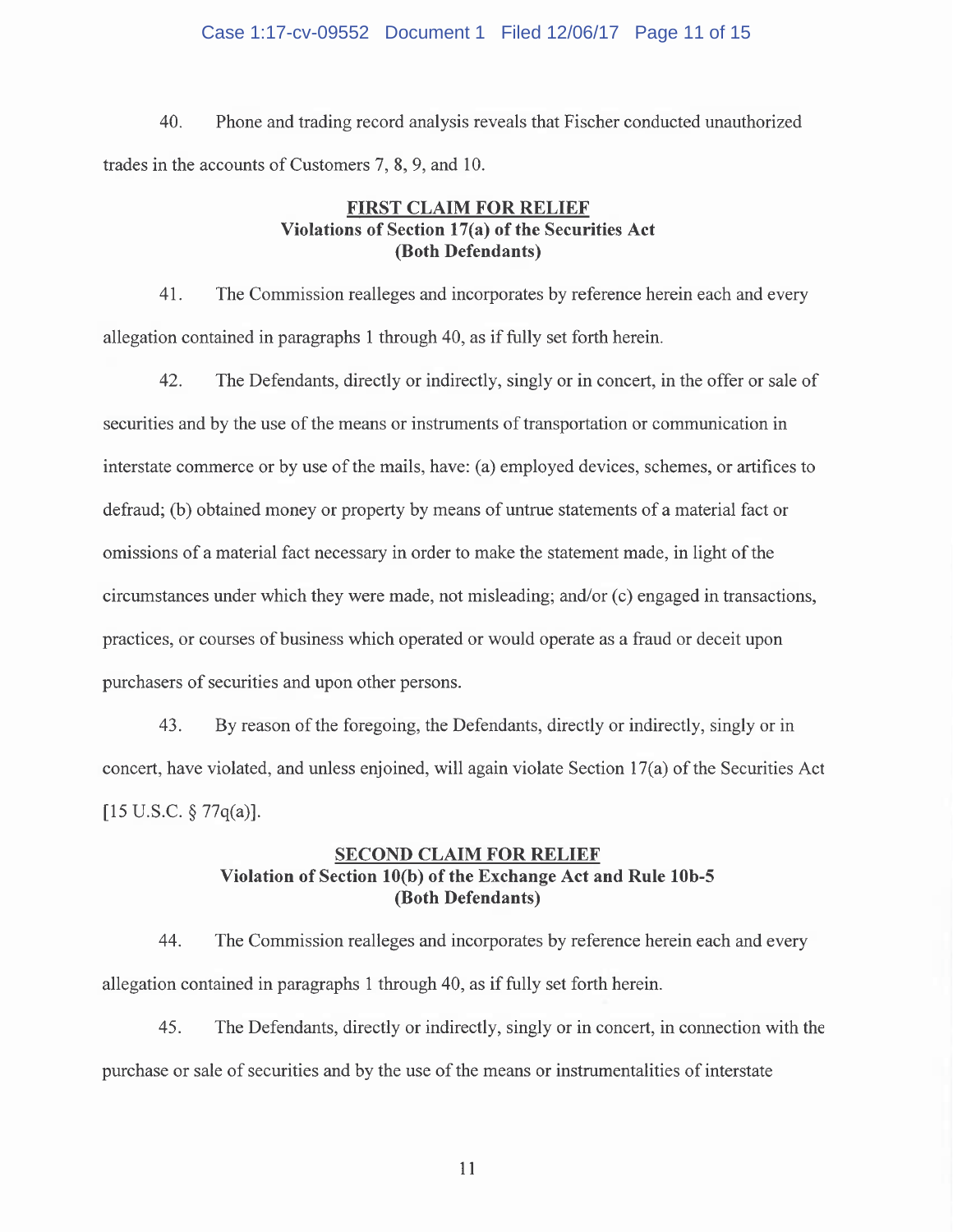#### Case 1:17-cv-09552 Document 1 Filed 12/06/17 Page 12 of 15

commerce or of the mails, or of the facilities of a national securities exchange, have:

(a) employed devices, schemes, or artifices to defraud; (b) made untrue statements of a material fact or omitted to state a material fact'necessary in order to make the statement made, in light of the circumstances under which they were made, not misleading; and/or (c) engaged in acts, transactions, practices, or courses of business which operated or would operate as a fraud or deceit upon other persons.

46. By reason of the foregoing, the Defendants, directly or indirectly, singly or in concert, have violated, and unless enjoined, will again violate Section 10(b) of the Exchange Act [15 U.S.C. § 78j(b)] and Rule 10b-5 thereunder [17 C.F.R. § 240.10b-5].

#### **PRAYER FOR RELIEF**

**WHEREFORE,** the Commission respectfully requests that this Court enter a Final Judgment:

## I.

Permanently enjoining each of the Defendants from committing, aiding and abetting or otherwise engaging in conduct that would make them liable for the violations of the federal securities laws alleged in this complaint.

#### II.

Ordering each of the Defendants to disgorge any ill-gotten gains and to pay prejudgment interest on those amounts.

#### III.

Ordering each of the Defendants to pay civil monetary penalties pursuant to Section 20(d) of the Securities Act [15 U.S.C.  $\S 77t(d)$ ] and Section 21(d)(3) of the Exchange Act [15 U.S.C.  $\S$  78u(d)(3)].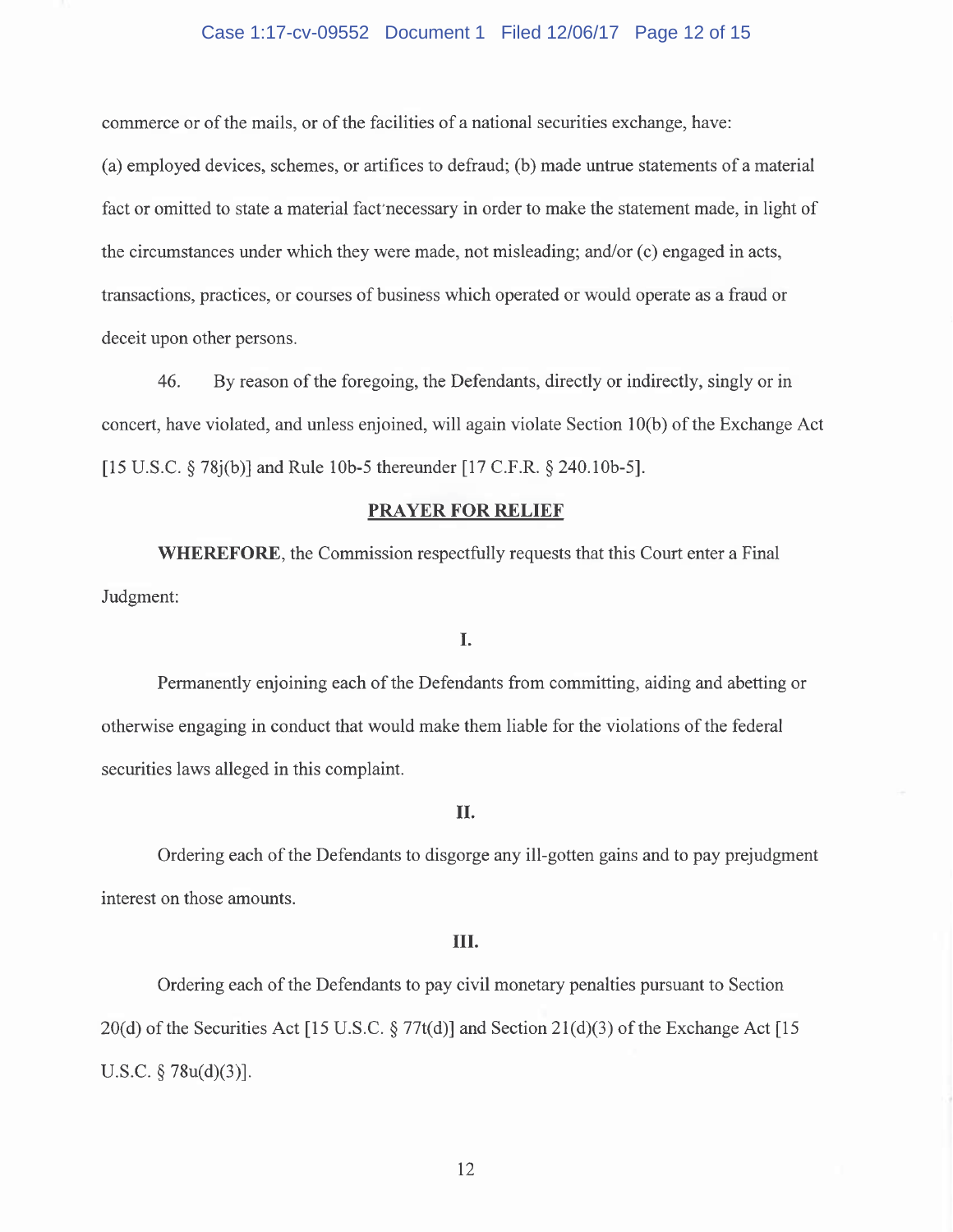## **IV.**

Granting such other and further relief as the Court may deem just and proper.

## **JURY DEMAND**

Pursuant to Rule 38 of the Federal Rules of Civil Procedure, Plaintiff demands trial by

jury in this action of all issues so triable.

Dated: New York, NY December 6, 2017

Respectfully submitted,

By: Sanjay Wadles

Sanjay Wadhwa Gerald A. Gross David Stoelting HaneL. Kim Karen Lee *Attorneys for Plaintiff*  Securities and Exchange Commission New York Regional Office 200 Vesey Street, Suite 400 New York, NY 10281-1022 Tel: (212) 336-0174 (Stoelting)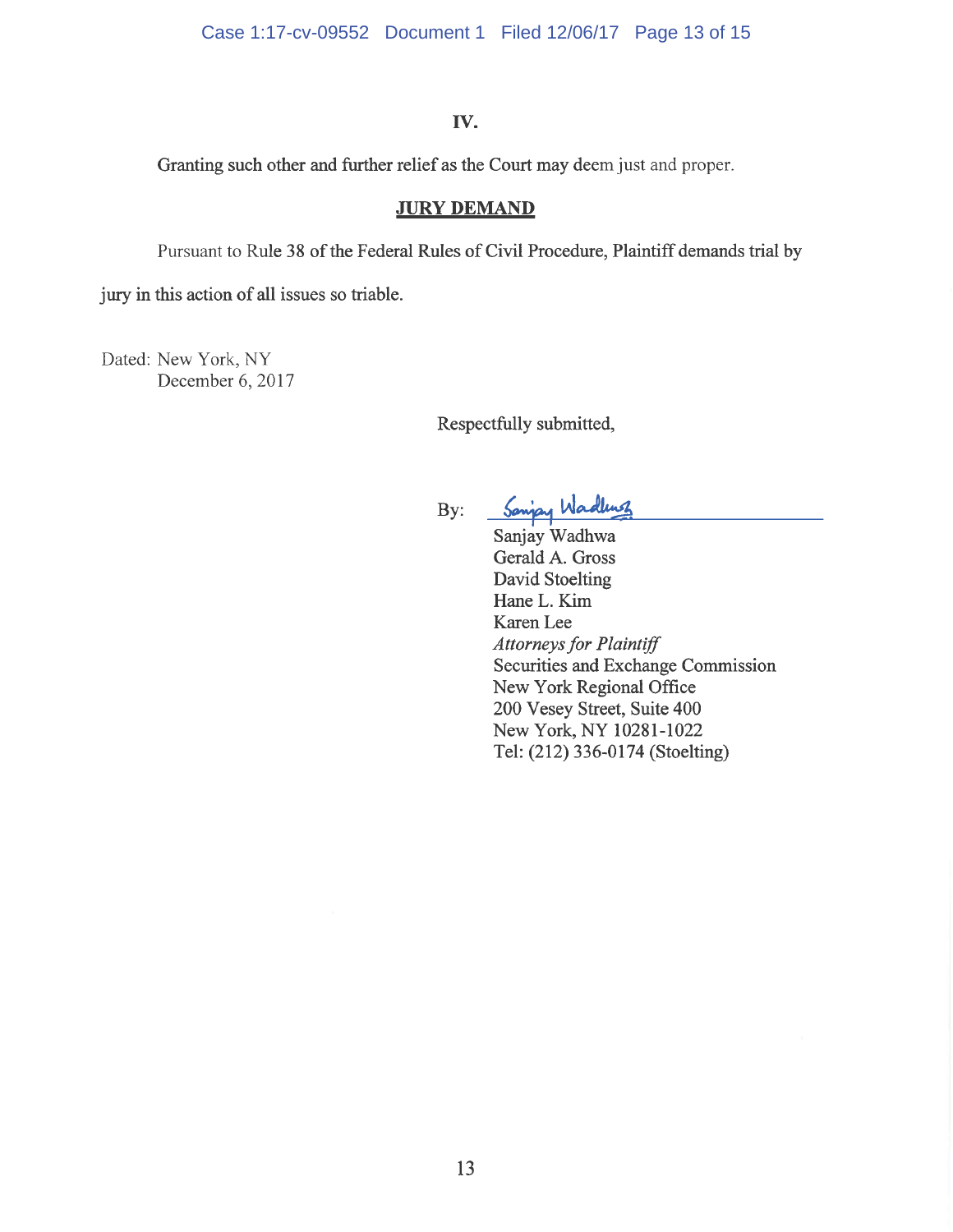# Case 1:17-cv-09552 Document 1 Filed 12/06/17 Page 14 of 15

#### Attachment A to Complaint filed December 6, 2017 SEC v. Zachary S. Berkey and Daniel T. Fischer

| <b>Total</b> | <b>Annualized</b> |                                                                                                                                                                                  |                                     |                                                  | <b>Total</b>                                               | Weighted                                             |                                            |                                                                                                           |
|--------------|-------------------|----------------------------------------------------------------------------------------------------------------------------------------------------------------------------------|-------------------------------------|--------------------------------------------------|------------------------------------------------------------|------------------------------------------------------|--------------------------------------------|-----------------------------------------------------------------------------------------------------------|
|              |                   |                                                                                                                                                                                  |                                     |                                                  |                                                            |                                                      |                                            |                                                                                                           |
| Gain         |                   | <b>Turnover</b>                                                                                                                                                                  |                                     | <b>Purchases</b>                                 | <b>Customer</b>                                            |                                                      |                                            |                                                                                                           |
|              |                   |                                                                                                                                                                                  |                                     |                                                  |                                                            |                                                      |                                            |                                                                                                           |
|              | 94.10%            | 28.83                                                                                                                                                                            | \$23,639                            | \$1,193,134                                      | \$38,944                                                   | 24.4                                                 |                                            | 12/31/14                                                                                                  |
|              | 42.79%            | 26.29                                                                                                                                                                            | \$57,758                            | \$1,514,084                                      | \$24,649                                                   | 27.1                                                 |                                            | 06/30/14                                                                                                  |
|              | 30.25%            | 13.74                                                                                                                                                                            | \$116,516                           | \$2,268,313                                      | \$49,930                                                   | 32.1                                                 |                                            | 11/30/14                                                                                                  |
|              | 70.88%            | 22.35                                                                                                                                                                            | \$34,890                            | \$1,364,914                                      | \$43,295                                                   | 31.4                                                 |                                            | 12/31/14                                                                                                  |
| \$118,468    | 77.19%            | 26.05                                                                                                                                                                            | \$75,562                            | \$3,445,471                                      | \$102,116                                                  | 30.4                                                 | 04/01/13                                   | 12/31/14                                                                                                  |
| \$2,969      | 89.82%            | 21.03                                                                                                                                                                            | \$9,757                             | \$359,170                                        | \$15,342                                                   | 34.3                                                 | 04/01/13                                   | 12/31/14                                                                                                  |
|              | 26.92%            | 6.79                                                                                                                                                                             | \$32,316                            | \$365,845                                        | \$14,515                                                   | 51.2                                                 | 05/01/13                                   | 12/31/14                                                                                                  |
|              |                   |                                                                                                                                                                                  |                                     |                                                  |                                                            |                                                      |                                            |                                                                                                           |
|              |                   |                                                                                                                                                                                  | \$283,490                           |                                                  |                                                            |                                                      |                                            |                                                                                                           |
|              | 58.19%            | 21.18                                                                                                                                                                            |                                     |                                                  |                                                            | 30.6                                                 |                                            |                                                                                                           |
|              |                   |                                                                                                                                                                                  |                                     |                                                  |                                                            |                                                      |                                            |                                                                                                           |
|              |                   |                                                                                                                                                                                  |                                     |                                                  |                                                            |                                                      |                                            |                                                                                                           |
|              |                   |                                                                                                                                                                                  |                                     |                                                  |                                                            |                                                      |                                            |                                                                                                           |
|              |                   |                                                                                                                                                                                  |                                     |                                                  |                                                            |                                                      |                                            |                                                                                                           |
|              |                   |                                                                                                                                                                                  |                                     |                                                  |                                                            |                                                      |                                            | 05/31/15                                                                                                  |
|              | 80.26%            |                                                                                                                                                                                  |                                     |                                                  |                                                            |                                                      |                                            | 09/30/14                                                                                                  |
| ( \$80, 860) | 78.43%            | 51.38                                                                                                                                                                            | \$114,173                           | \$10,269,601                                     | \$156,762                                                  | 11.9                                                 |                                            | 12/31/14                                                                                                  |
| \$3,077      | 53.92%            | 46.70                                                                                                                                                                            | \$137,556                           | \$10,717,411                                     | \$123,747                                                  | 13.1                                                 | 05/01/13                                   | 12/31/14                                                                                                  |
|              |                   |                                                                                                                                                                                  |                                     |                                                  |                                                            |                                                      |                                            |                                                                                                           |
|              |                   |                                                                                                                                                                                  | \$220,596                           | \$25,930,320                                     | \$386,844                                                  |                                                      |                                            |                                                                                                           |
|              | 70.26%            | 47.10                                                                                                                                                                            |                                     |                                                  |                                                            | 14.3                                                 |                                            |                                                                                                           |
|              | (Loss) or         | Cost-to-<br><b>Equity Ratio</b><br>(\$43,496)<br>( \$43,697)<br>\$146,074<br>(\$45,776)<br>(\$27,037)<br>(\$421,579)<br>$($ \$53,648)<br>74.26%<br>$($ \$20,857 $)$<br>\$152,288 | <b>Annualized</b><br>29.87<br>51.82 | Average<br><b>Equity</b><br>\$49,123<br>\$18,641 | <b>Total</b><br>\$10,510,931<br>\$3,175,387<br>\$1,767,921 | <b>Costs to</b><br>\$288,792<br>\$78,953<br>\$27,381 | <b>Days</b><br><b>Held</b><br>27.4<br>12.5 | <b>Account Period</b><br>04/01/13<br>07/01/13<br>07/01/13<br>04/01/13<br>04/01/13<br>12/01/12<br>04/01/13 |